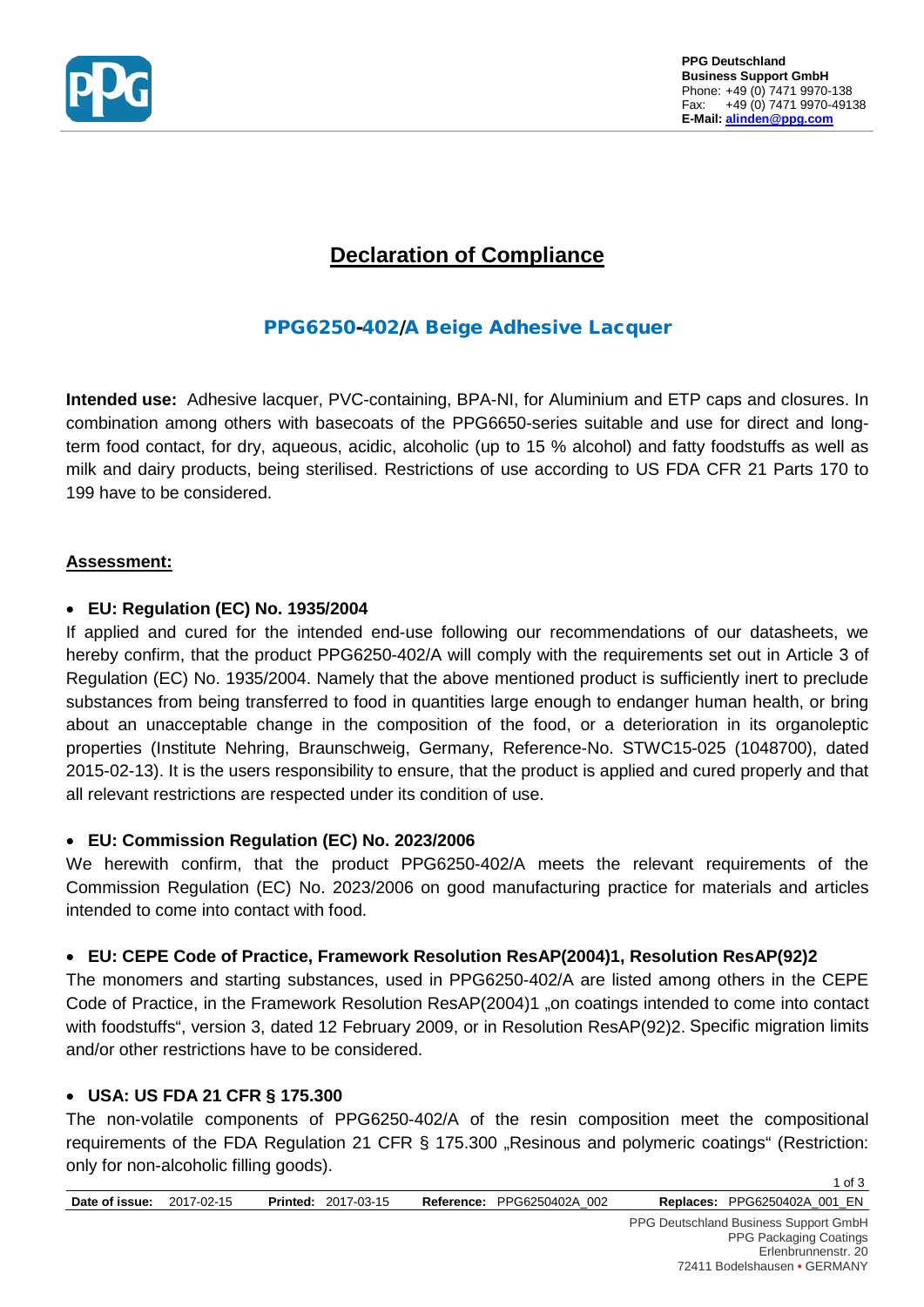

## • **Nestlé Standards on Materials in Contact with Food, Nestlé Guidance Note on Packaging Inks**

With regard to the used raw materials, monomers and other starting substances as well as the migration the product PPG6250-402/A fulfils the requirements of the "Nestlé Standards on Materials in Contact with Food" and "Nestlé Guidance Note on Packaging Inks", in the most recent version, if applicable.

#### • **Substances of Concern or Interest**

We hereby declare, that in the manufacture of the product PPG6250-402/A no deliberate or knowing addition of the below mentioned substances is made:

- BADGE, Cyclo-di-BADGE (CdB), BFDGE, NOGE, Bisphenol A, F, S, other Bisphenols
- $\triangleright$  Polyvinylidene chloride (PVDC)
- Phthalates, (Poly-)Adipates, Citrates, epoxidised soybean oil (ESBO), epoxidised linseed oil (ELO)
- Ethylene glycol ethers: CAS-Nos. 0000109-86-4, 0000110-80-5, 0000110-49-6, 0000111-15-9, 0000110-71-4, 0000112-49-2, 0000111-77-3, 0000111-96-6, 0001589-47-5, 0070657-70-4
- 2-benzotriazol-2-yl-4,6-di-tert-butylphenol, 2-Ethyl-Hexanoic Acid (2-EHA) or its salts, Acetyl Acetone (2,4-Pentanedione), Antimony compounds, Asbestos, Azo compounds, Azodicarbonamide (ADC), Beryllium compounds, Dimethyl fumarate (DMF), Dioxins, Furans, genetically modified organisms (GMOs), Natural Rubber Latex, Melamine, Nanomaterials, Nickel (Ni), Nitrite compounds, Nonylphenol, Polycarbonate (PC), Polypropylene carbonate (PPC), Polydimethylsiloxane (PDMS), Primary Aromatic Amines (PAA), Rosin, Semicarbazide (SEM), Siloxane, Thioacetamide, Titanium Acetylacetonate (TAA), Triazine, Triclosan, Triphenylphosphine
- Photoinitiators: Acetophenone(-derivatives), Benzophenone(-derivatives), Thioxantones (ITX), others
- Organo-, Alkyl tin compounds: see separate statement and/or list of regulated and restricted substances
- Allergenic substances, as listed in Annex IIIa of the Directive 2003/89/EC or in Annex II of the Regulation (EU) No 1169/2011
- ▶ Biocidal products, as defined in Annex V of Regulation (EU) No 528/2012
- Ozone-depleting substances, other volatile halogenated (fluorinated, chlorinated, brominated, iodinated) compounds
- ▶ Radioactive compounds
- Substances of Very High Concern (SVHC) of the candidate list, as defined by the ECHA: separate  $\triangleright$ statement available upon request

Further, none of the constituent raw materials is specified by its supplier to contain any of the above mentioned substances as a by-product or a significant impurity.

#### • **Dual Use Additives**

We hereby declare, that in the manufacture of the product PPG6250-402/A the following Dual Use Additives are used: adipic acid (E 355), carnauba (E 903), phosphoric acid (E 338), silicon dioxide (E 551), polyethylene (without E-No.) and titanium dioxide (E 171).

#### • **BSE (Bovine Spongiform Enzephalopathy) / TSE (Transmissible Spongiform Enzephalopathy)**

We hereby declare that for the product PPG6250-402/A no deliberate or knowing addition of raw materials of animal origin is made in its manufacture. Further, none of the raw materials purchased for the production of the above named product are specified by its supplier to contain any substances of animal origin as significant impurities. Therefore it can be precluded, that the product contains any substances, that cause bovine spongiform encephalopathy (BSE), that belongs to a group of diseases known as transmissible spongiform encephalopathies (TSE).

2 of 3